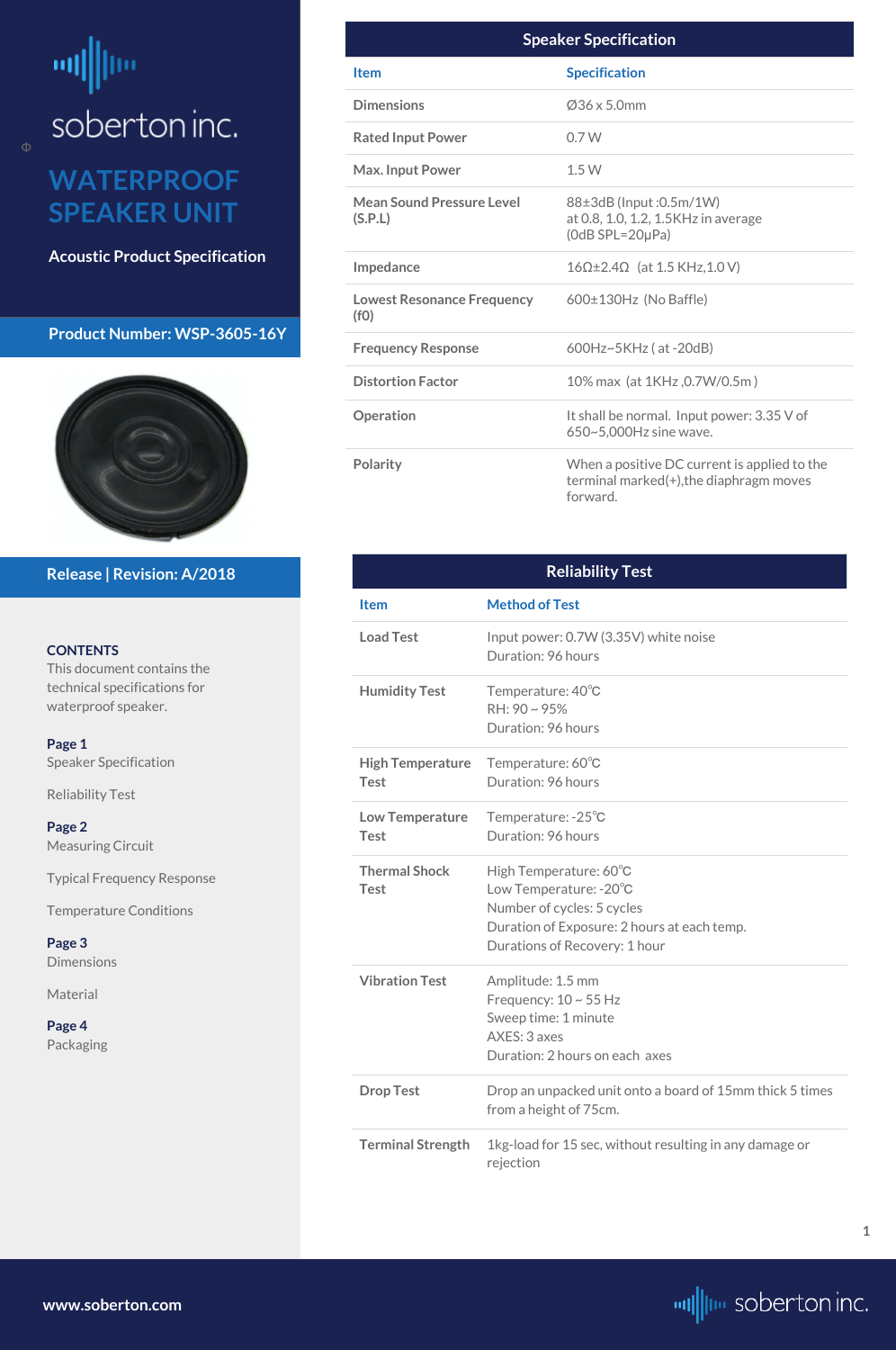# <span id="page-1-0"></span>soberton inc.

## **WATERPROOF SPEAKER UNIT**

**Acoustic Product Specification**

#### **Product Number: WSP-3605-16Y**



#### **CONTENTS**

This document contains the technical specifications for waterproof speaker.

**[Page 1](#page-0-0)** Speake[r S](#page-0-0)pecification

[Reliability Test](#page-0-0)

#### **Page 2**

Measuring Circuit

Typical Frequency Response

Temperature Conditions

#### **[Page 3](#page-2-0)** [Dimensions](#page-2-0)

[Material](#page-2-0)

**[Page 4](#page-3-0)** [Packa](#page-3-0)ging

#### **Release | Revision: A/2018**

#### **Measuring Circuit**



**[www.soberton.com](http://www.soberton.com)**



**2**

#### **Typical Frequency Response Curve**



| <b>Temperature Condition</b>                        |                                   |  |  |  |  |
|-----------------------------------------------------|-----------------------------------|--|--|--|--|
| <b>Item</b>                                         | <b>Method of Test</b>             |  |  |  |  |
| Operation<br><b>Temperature</b><br>Range            | $-20^{\circ}$ C ~ 40 $^{\circ}$ C |  |  |  |  |
| <b>Storage</b><br><b>Temperature</b><br>$D - - - -$ | $-25^{\circ}$ C ~ 70 $^{\circ}$ C |  |  |  |  |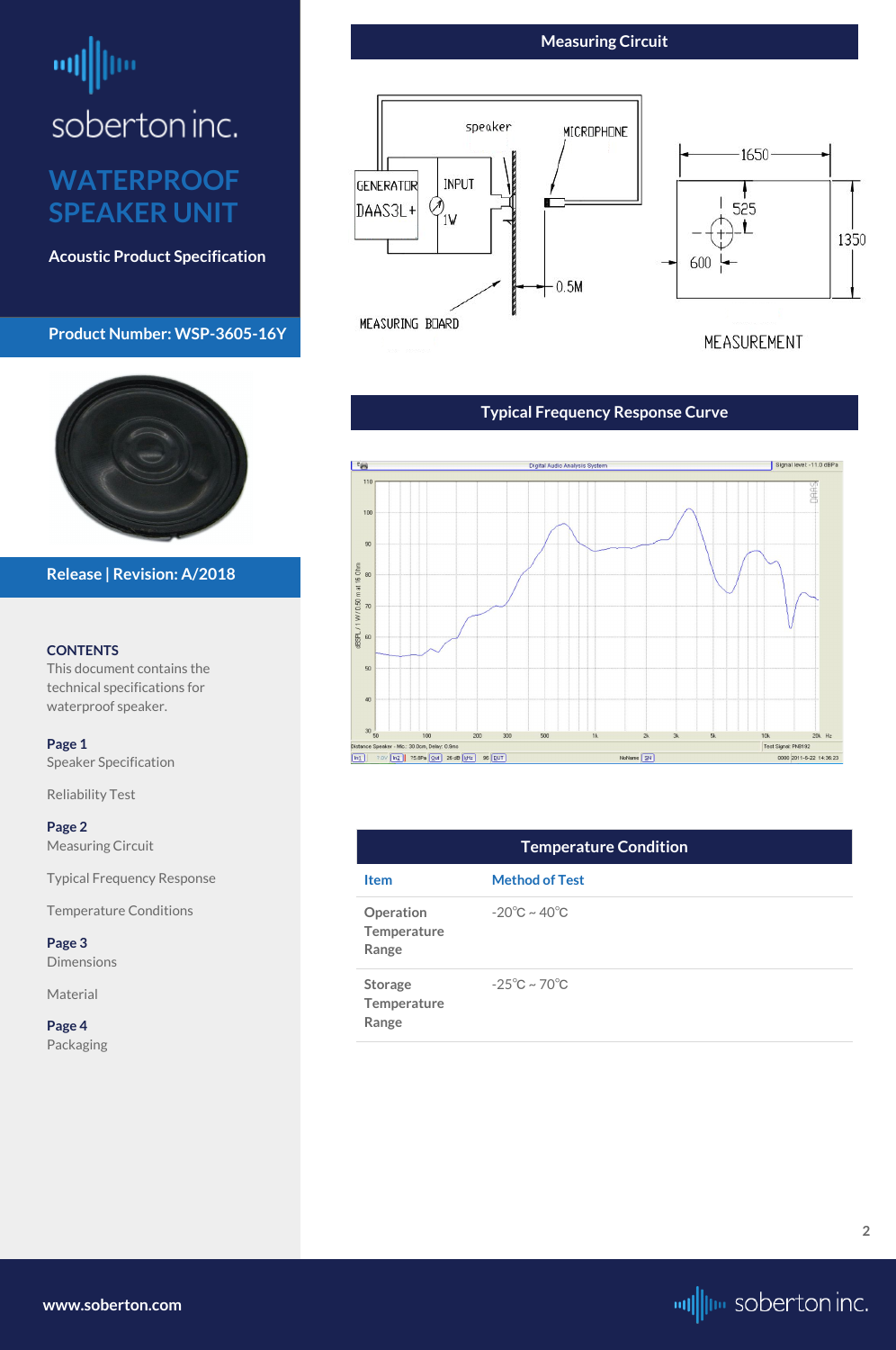## <span id="page-2-0"></span>画 soberton inc. **WATERPROOF SPEAKER UNIT**

**Acoustic Product Specification**

**Product Number: WSP-3605-16Y**



#### **CONTENTS**

This document contains the technical specifications for waterproof speaker.

**[Page 1](#page-0-0)** Speake[r S](#page-0-0)pecification

[Reliability Test](#page-0-0)

**[Page 2](#page-1-0)** [Measuring Circuit](#page-1-0)

[Typical Frequency Response](#page-1-0)

[Temperature Conditions](#page-1-0)

**Page 3** Dimensions

Material

#### **[Page 4](#page-3-0)** [Packa](#page-3-0)ging

**Release | Revision: A/2018**

**[www.soberton.com](http://www.soberton.com)**



| No.            | <b>Part Name</b> | <b>Material</b> | Quantity     |
|----------------|------------------|-----------------|--------------|
| $\mathbf 1$    | Frame            | Metal           | $\mathbf 1$  |
| $\overline{2}$ | Terminal         | PCB             | $\mathbf{1}$ |
| 3              | Plate            | Metal           | $\mathbf{1}$ |
| 4              | Magnet           | <b>NdFeB</b>    | $\mathbf 1$  |
| 5              | Diaphragm        | PET             | $\mathbf{1}$ |
| 6              | Screen           | Cloth           | $\mathbf{1}$ |
| 7              | Coil             | <b>CU</b>       | $\mathbf 1$  |
| 8              | Gasket           | <b>ABS</b>      | $\mathbf 1$  |